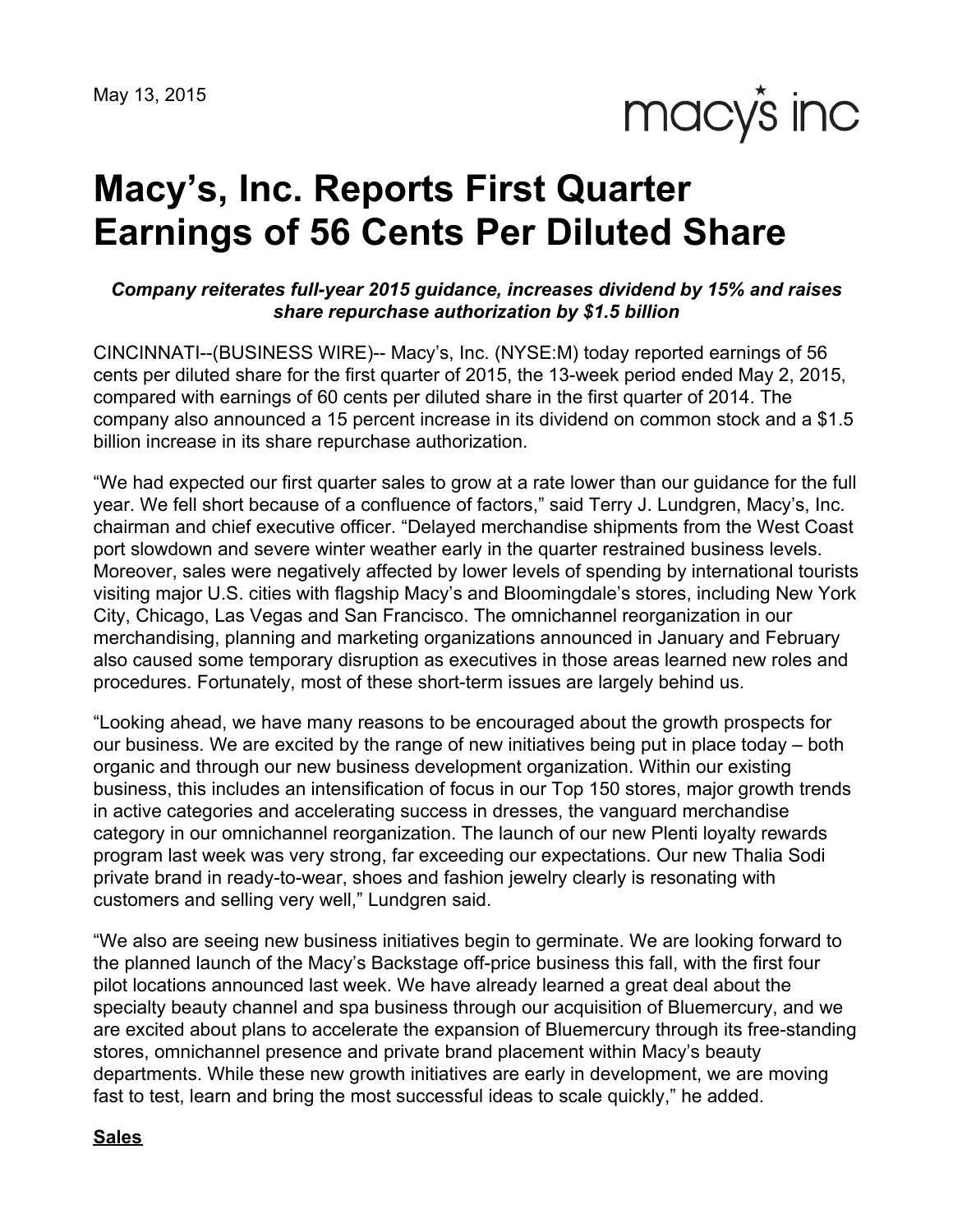Sales in the first quarter of 2015 totaled \$6.232 billion, a decrease of 0.7 percent, compared with sales of \$6.279 billion in the same period last year. Comparable sales on an owned plus licensed basis were down by 0.1 percent in the first quarter. On an owned basis, first quarter comparable sales declined by 0.7 percent.

Since February 1, 2015, four new Bluemercury stores have opened.

#### **Operating Income**

Macy's, Inc.'s operating income totaled \$409 million or 6.6 percent of sales for the first quarter of 2015, compared with \$443 million or 7.1 percent of sales for the same period in 2014.

## **Cash Flow**

Net cash provided by operating activities was \$53 million in the first quarter of 2015, compared with \$174 million in the first quarter last year. Net cash used by investing activities in the first quarter of 2015 was \$381 million, compared with \$184 million a year ago. Investing activities in the first quarter of 2015 included the acquisition of Bluemercury. Net cash used by financing activities in the first quarter of 2015 was \$409 million, compared with \$385 million last year.

The company repurchased approximately 5.9 million shares of its common stock for a total of approximately \$385 million in the first quarter of 2015.

#### **Dividend Increase**

Macy's, Inc.'s board of directors has authorized an increase in the quarterly dividend on Macy's common stock to 36 cents per share from the current 31.25 cents per share. The new dividend will be payable July 1, 2015, to shareholders of record at the close of business on June 15, 2015.

This represents the fifth increase in the dividend in the past four years. Over that period, the quarterly dividend has increased more than seven-fold from 5 cents per share to 36 cents per share.

#### **Increased Share Repurchase Authorization**

The board also has increased the company's share repurchase authorization by \$1.5 billion. This brings the remaining authorization outstanding, as of the end of the first quarter on May 2, 2015, after giving effect to this increase, to approximately \$2.1 billion, which the company can use to purchase common shares in the open market, in privately negotiated transactions or otherwise at any time and from time to time without prior notice.

Since resuming its share repurchase program in August 2011, Macy's, Inc. had bought back approximately 123.3 million shares for approximately \$5.7 billion through May 2, 2015.

#### **Looking Ahead**

Macy's, Inc. continues to expect comparable sales growth on an owned plus licensed basis of approximately 2 percent in fiscal 2015, with comparable sales slightly lower on an owned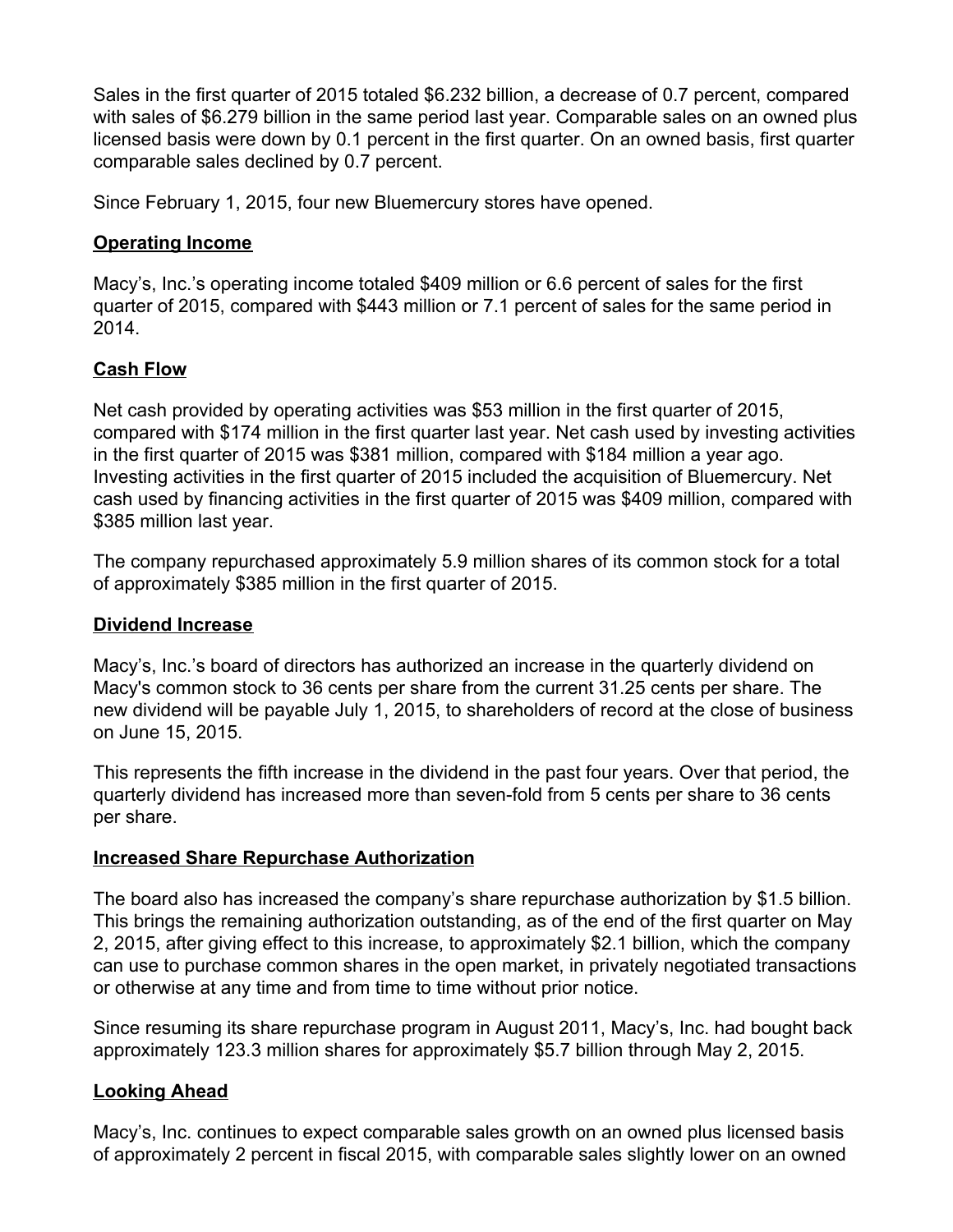basis. The company continues to expect total sales growth of approximately 1 percent in 2015. The company also reiterated its guidance for earnings per diluted share in fiscal 2015 of \$4.70 to \$4.80.

In fiscal 2015, as previously announced, the company expects to open a new Macy's store in Ponce, PR, a Bloomingdale's in Honolulu, HI, a new Bloomingdale's Outlet store in Manhattan, four Macy's Backstage off-price stores in the New York metro area, and a total of 18 Bluemercury locations (including four opened in the first quarter). For fiscal 2016, a new Macy's store has been announced for opening in Kapolei, HI, along with a replacement Macy's store in Los Angeles, CA. Announced new stores for fiscal 2017 include new Macy's and Bloomingdale's in Miami, FL, and a new Bloomingdale's in San Jose, CA. In 2018, a new Bloomingdale's is scheduled to open in Norwalk, CT. In addition, new Macy's and Bloomingdale's stores are planning to open in Abu Dhabi, United Arab Emirates, in 2018 under license agreements with Al Tayer Group.

#### **Important Information Regarding Financial Measures**

Please see the final pages of this news release for important information regarding the calculation of the company's comparable sales and non-GAAP financial measures.

Macy's, Inc., with corporate offices in Cincinnati and New York, is one of the nation's premier retailers, with fiscal 2014 sales of \$28.105 billion. The company operates about 885 stores in 45 states, the District of Columbia, Guam and Puerto Rico under the names of Macy's, Bloomingdale's, Bloomingdale's Outlet and Bluemercury, as well as the macys.com, bloomingdales.com and bluemercury.com websites. Bloomingdale's in Dubai is operated by Al Tayer Group LLC under a license agreement.

All statements in this press release that are not statements of historical fact are forwardlooking statements within the meaning of the Private Securities Litigation Reform Act of 1995. Such statements are based upon the current beliefs and expectations of Macy's management and are subject to significant risks and uncertainties. Actual results could differ materially from those expressed in or implied by the forward-looking statements contained in this release because of a variety of factors, including conditions to, or changes in the timing of, proposed transactions, prevailing interest rates and non-recurring charges, competitive pressures from specialty stores, general merchandise stores, off-price and discount stores, manufacturers' outlets, the Internet, mail-order catalogs and television shopping and general consumer spending levels, including the impact of the availability and level of consumer debt, the effect of weather and other factors identified in documents filed by the company with the Securities and Exchange Commission.

(NOTE: Additional information on Macy's, Inc., including past news releases, is available at [www.macysinc.com/pressroom](http://www.macysinc.com/pressroom). A webcast of Macy's, Inc.'s call with analysts and investors will be held today (May 13) at **9 a.m. (ET)**. (Note this is a new time for Macy's quarterly earnings conference calls, as was previously announced.) Macy's, Inc.'s webcast is accessible to the media and general public via the company's website at [www.macysinc.com](http://www.macysinc.com). Analysts and investors may call in on 1-888-218-8170, passcode 8092819. A replay of the conference call can be accessed on the website or by calling 1- 888-203-1112 (same passcode) about two hours after the conclusion of the call.

Macy's, Inc. is scheduled to present at the Nomura Retail Conference at 10:30 a.m. ET on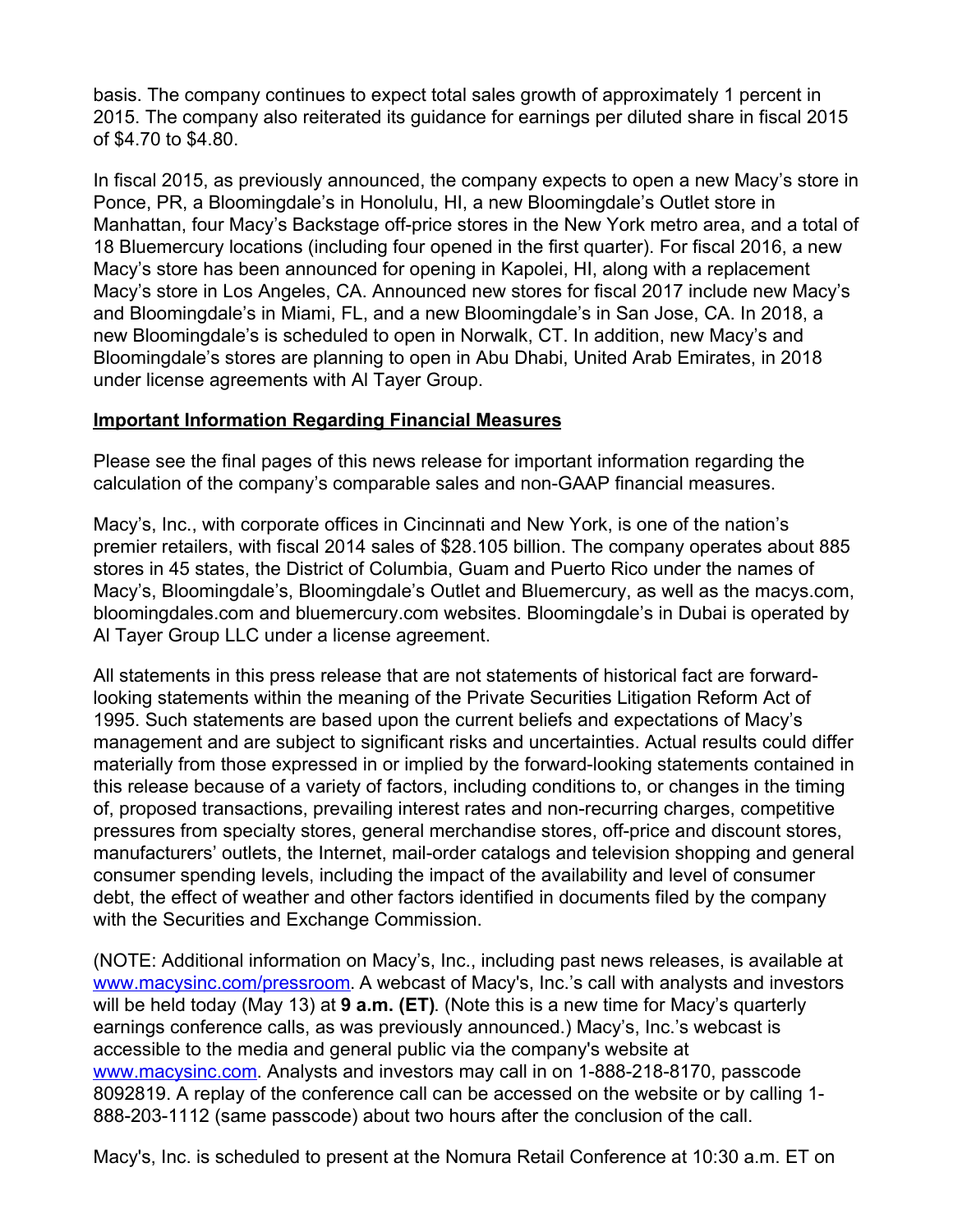Tuesday, June 9, in New York City. Media and investors may access a live audio webcast of the presentation at [www.macysinc.com/ir](http://www.macysinc.com/ir) beginning at 10:30 a.m. on June 9. A replay of the webcast will be available on the company's website.)

## **MACY'S, INC.**

#### Consolidated Statements of Income (Unaudited) (Note 1)

(All amounts in millions except percentages and per share figures)

|                                                          |                | 13 Weeks Ended<br>May 2, 2015 | 13 Weeks Ended<br>May 3, 2014 |           |  |
|----------------------------------------------------------|----------------|-------------------------------|-------------------------------|-----------|--|
|                                                          |                | $%$ to                        |                               | $%$ to    |  |
|                                                          | \$             | Net sales                     | \$                            | Net sales |  |
| Net sales                                                | \$6,232        |                               | \$6,279                       |           |  |
| Cost of sales (Note 2)                                   | 3,800          | 61.0%                         | 3,836                         | 61.1%     |  |
| Gross margin                                             | 2,432          | 39.0%                         | 2,443                         | 38.9%     |  |
| Selling, general and administrative expenses             | (2,023)        | $(32.4\%)$                    | (2,000)                       | (31.8%)   |  |
| Operating income                                         | 409            | 6.6%                          | 443                           | 7.1%      |  |
| Interest expense - net                                   | (95)           |                               | (100)                         |           |  |
| Income before income taxes                               | 314            |                               | 343                           |           |  |
| Federal, state and local income tax expense (Note<br>3)  | (121)          |                               | (119)                         |           |  |
| Net income                                               | \$<br>193      |                               | 224<br>\$                     |           |  |
| Basic earnings per share                                 | \$<br>.57      |                               | \$<br>.61                     |           |  |
| Diluted earnings per share                               | \$<br>.56      |                               | \$<br>.60                     |           |  |
| Average common shares:<br><b>Basic</b><br><b>Diluted</b> | 340.7<br>346.5 |                               | 365.9<br>372.6                |           |  |
| End of period common shares outstanding                  | 337.6          |                               | 361.8                         |           |  |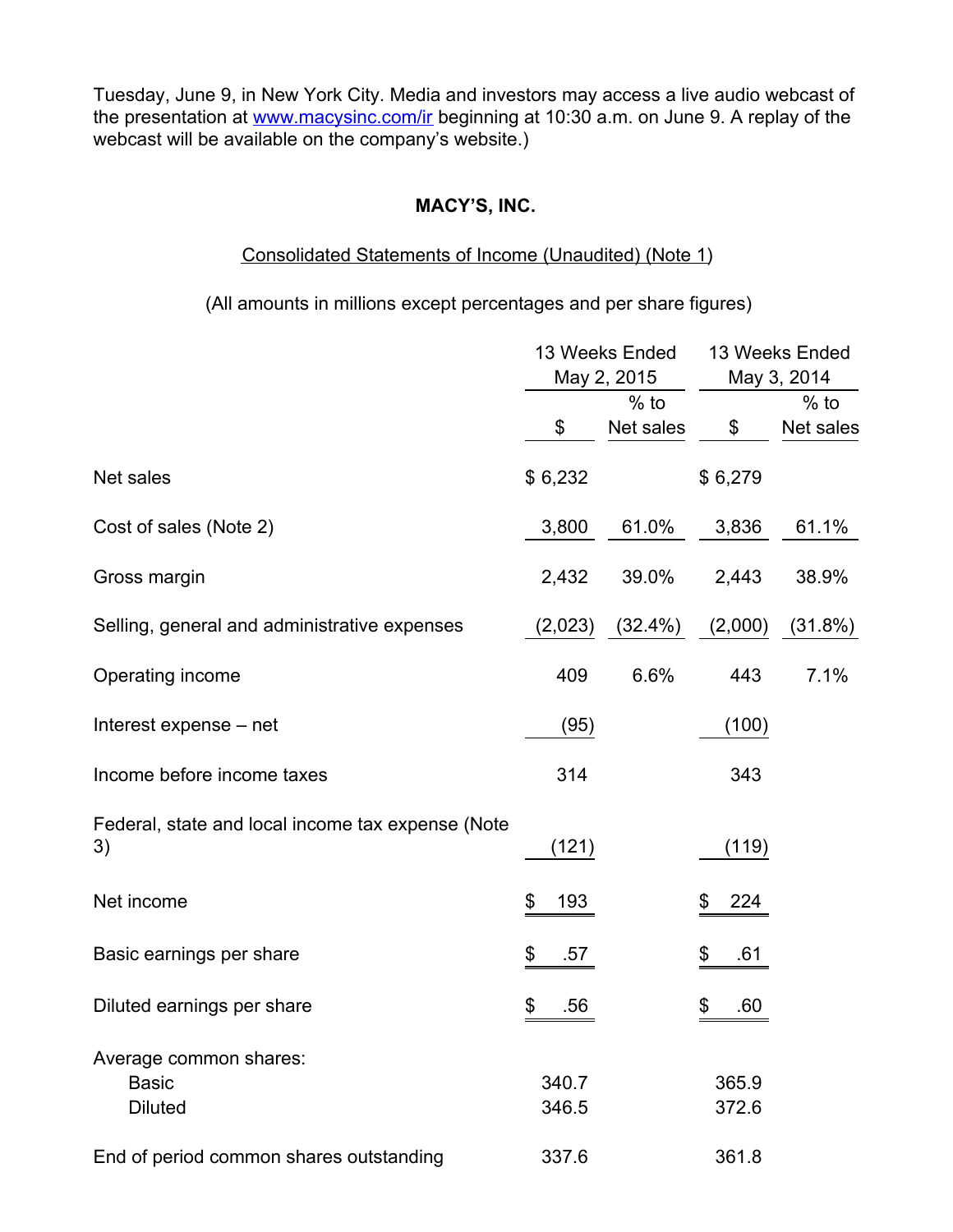Depreciation and amortization expense  $$ 259$  \$ 253

# **MACY'S, INC.**

## Consolidated Statements of Income (Unaudited)

Notes:

- (1) Because of the seasonal nature of the retail business, the results of operations for the 13 weeks ended May 2, 2015 and May 3, 2014 (which do not include the Christmas season) are not necessarily indicative of such results for the fiscal year.
- (2) Merchandise inventories are valued at the lower of cost or market using the last-in, firstout (LIFO) retail inventory method. Application of the LIFO retail inventory method did not result in the recognition of any LIFO charges or credits affecting cost of sales for the 13 weeks ended May 2, 2015 or May 3, 2014.
- (3) Federal, state and local income taxes differ from the federal income tax statutory rate of 35%, principally because of the effect of state and local taxes, including the settlement of various tax issues and tax examinations.

# **MACY'S, INC.**

# Consolidated Balance Sheets (Unaudited)

# (millions)

|                                           | May 2,<br>2015 | January 31,<br>2015 | May $3$ ,<br>2014 |  |
|-------------------------------------------|----------------|---------------------|-------------------|--|
| ASSETS:                                   |                |                     |                   |  |
| <b>Current Assets:</b>                    |                |                     |                   |  |
| Cash and cash equivalents                 | \$<br>1,509    | \$<br>2,246         | \$1,878           |  |
| Receivables                               | 259            | 424                 | 275               |  |
| Merchandise inventories                   | 6,055          | 5,516               | 5,897             |  |
| Prepaid expenses and other current assets | 471            | 493                 | 454               |  |
| <b>Total Current Assets</b>               | 8,294          | 8,679               | 8,504             |  |
| Property and Equipment – net              |                |                     |                   |  |
|                                           | 7,712          | 7,800               | 7,792             |  |
| Goodwill                                  | 3,897          | 3,743               | 3,743             |  |
| Other Intangible Assets – net             | 531            | 496                 | 519               |  |
| <b>Other Assets</b>                       | 741            | 743                 | 747               |  |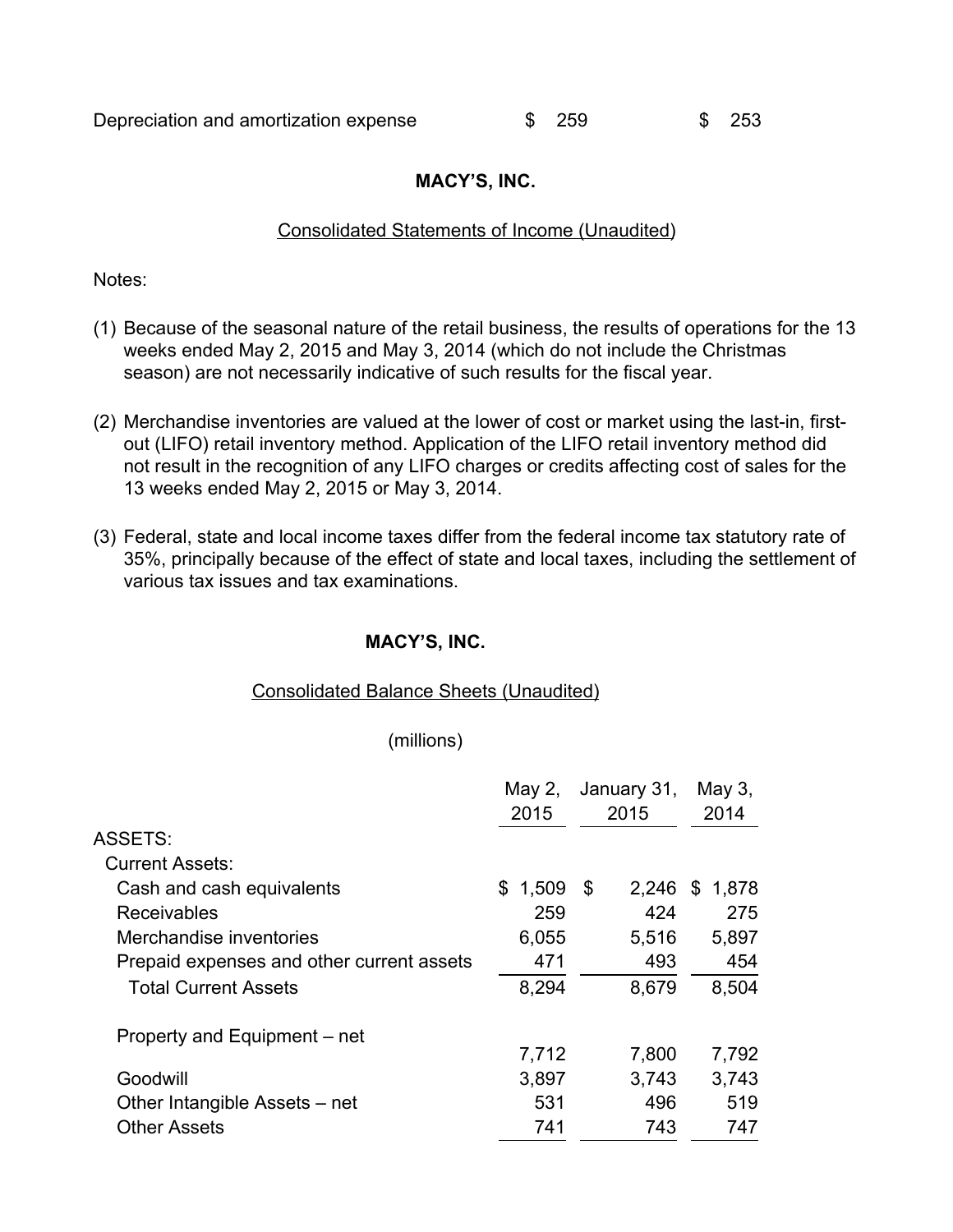| <b>Total Assets</b>                        | \$21,175 |       | \$<br>21,461 | \$21,305 |
|--------------------------------------------|----------|-------|--------------|----------|
| LIABILITIES AND SHAREHOLDERS' EQUITY:      |          |       |              |          |
| <b>Current Liabilities:</b>                |          |       |              |          |
| Short-term debt                            | \$       | 76    | \$<br>76 \$  | 8        |
| Merchandise accounts payable               |          | 2,512 | 1,693        | 2,390    |
| Accounts payable and accrued liabilities   |          | 2,411 | 3,109        | 2,220    |
| Income taxes                               |          | 74    | 296          | 105      |
| Deferred income taxes                      |          | 370   | 362          | 381      |
| <b>Total Current Liabilities</b>           |          | 5,443 | 5,536        | 5,104    |
| Long-Term Debt                             |          | 7,260 | 7,265        | 7,162    |
| Deferred Income Taxes                      |          | 1,086 | 1,081        | 1,304    |
| <b>Other Liabilities</b>                   |          | 2,179 | 2,201        | 1,635    |
| <b>Shareholders' Equity</b>                |          | 5,207 | 5,378        | 6,100    |
| Total Liabilities and Shareholders' Equity | \$21,175 |       | \$<br>21,461 | \$21,305 |

Note: Certain reclassifications were made to prior year's amounts to conform with the classifications of such amounts in the most recent fiscal period.

# **MACY'S, INC.**

# Consolidated Statements of Cash Flows (Unaudited)

# (millions)

|                                                                                      |    | May 2, 2015 |    | 13 Weeks Ended 13 Weeks Ended<br>May 3, 2014 |  |
|--------------------------------------------------------------------------------------|----|-------------|----|----------------------------------------------|--|
| Cash flows from operating activities:                                                |    |             |    |                                              |  |
| Net income                                                                           | \$ | 193         | \$ | 224                                          |  |
| Adjustments to reconcile net income to net cash<br>provided by operating activities: |    |             |    |                                              |  |
| Depreciation and amortization                                                        |    | 259         |    | 253                                          |  |
| Stock-based compensation expense                                                     |    | 18          |    | 21                                           |  |
| Amortization of financing costs and premium on                                       |    |             |    |                                              |  |
| acquired debt                                                                        |    | (1)         |    | (2)                                          |  |
| Changes in assets and liabilities:                                                   |    |             |    |                                              |  |
| Decrease in receivables                                                              |    | 167         |    | 163                                          |  |
| Increase in merchandise inventories                                                  |    | (511)       |    | (340)                                        |  |
| Increase in prepaid expenses and other current                                       |    |             |    |                                              |  |
| assets                                                                               |    | (42)        |    | (31)                                         |  |
| Increase in other assets not separately identified                                   |    |             |    | (14)                                         |  |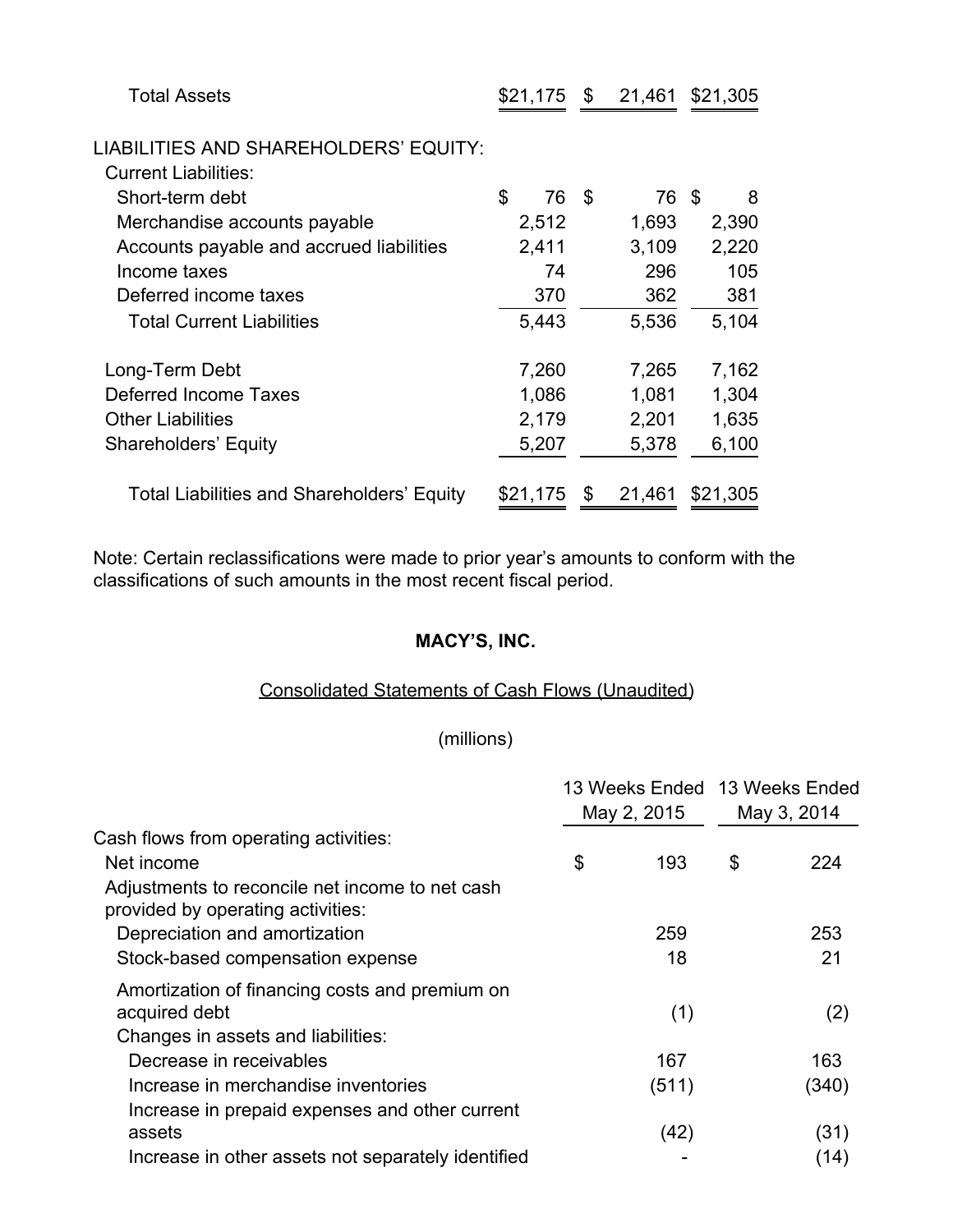| Increase in merchandise accounts payable                                                     | 719            | 628            |
|----------------------------------------------------------------------------------------------|----------------|----------------|
| Decrease in accounts payable, accrued liabilities                                            |                |                |
| and other items not separately identified<br>Decrease in current income taxes                | (513)<br>(222) | (460)<br>(256) |
|                                                                                              |                | 8              |
| Increase (decrease) in deferred income taxes<br>Decrease in other liabilities not separately | (6)            |                |
| identified                                                                                   |                |                |
|                                                                                              | (8)            | (20)           |
| Net cash provided by operating activities                                                    | 53             | 174            |
| Cash flows from investing activities:                                                        |                |                |
| Purchase of property and equipment                                                           | (180)          | (151)          |
| Capitalized software                                                                         | (63)           | (49)           |
| Acquisition of Bluemercury, Inc., net of cash acquired                                       | (212)          |                |
| Disposition of property and equipment                                                        | 4              | 10             |
| Other, net                                                                                   | 70             | 6              |
| Net cash used by investing activities                                                        | (381)          | (184)          |
| Cash flows from financing activities:                                                        |                |                |
| Debt repaid                                                                                  | (3)            | (5)            |
| Dividends paid                                                                               | (106)          | (92)           |
| Decrease in outstanding checks                                                               | (41)           | (11)           |
| Acquisition of treasury stock                                                                | (359)          | (403)          |
| Issuance of common stock                                                                     | 100            | 126            |
| Net cash used by financing activities                                                        | (409)          | (385)          |
| Net decrease in cash and cash equivalents                                                    |                |                |
|                                                                                              | (737)          | (395)          |
| Cash and cash equivalents at beginning of period                                             | 2,246          | 2,273          |
| Cash and cash equivalents at end of period                                                   | \$<br>1,509    | \$<br>1,878    |

Note: Certain reclassifications were made to prior year's amounts to conform with the classifications of such amounts in the most recent fiscal period.

## **MACY'S, INC.**

### Important Information Regarding Non-GAAP Financial Measures

(All amounts in millions except percentages)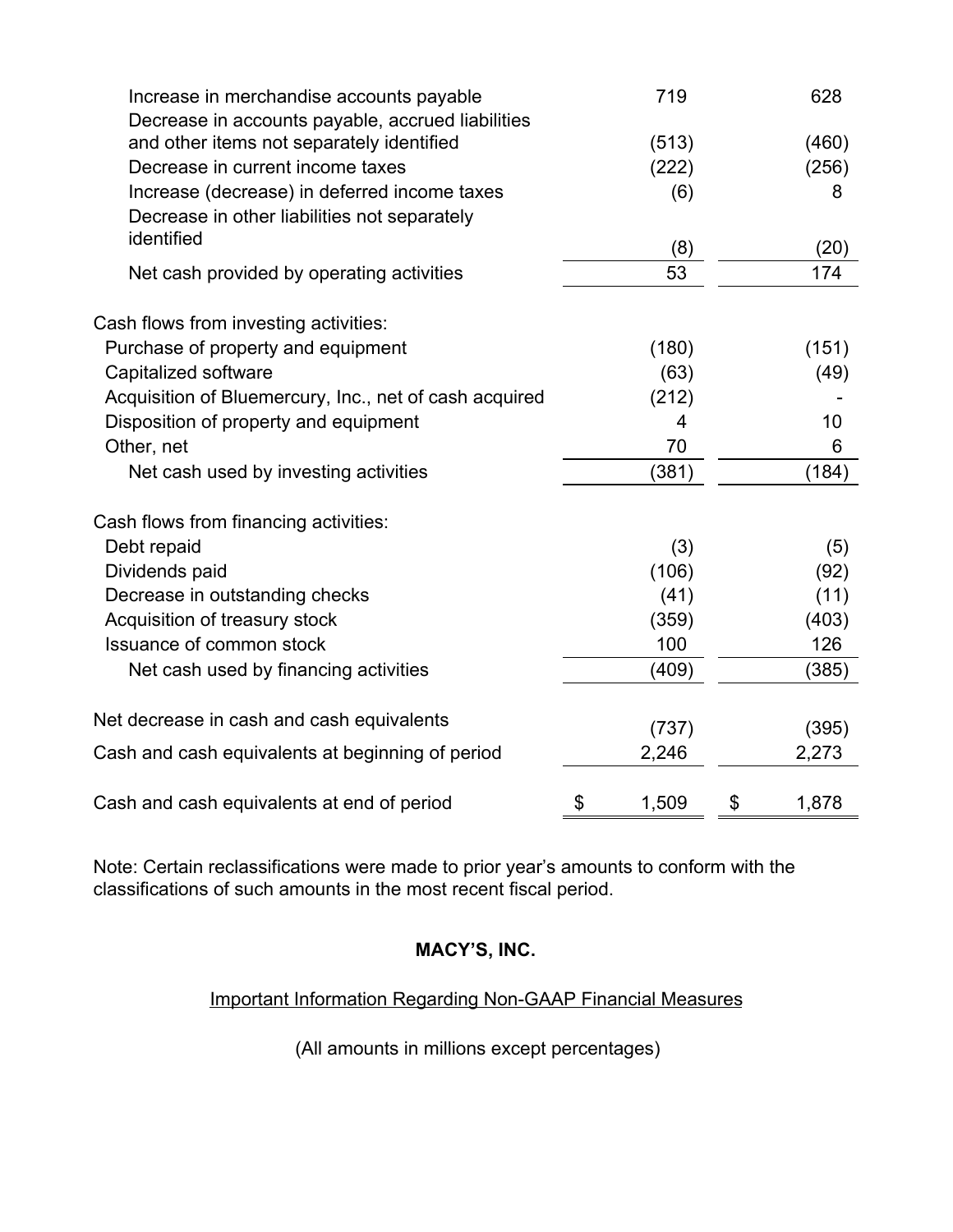The Company reports its financial results in accordance with generally accepted accounting principles (GAAP). However, management believes that certain non-GAAP financial measures provide users of the Company's financial information with additional useful information in evaluating operating performance. See the table below for supplemental financial data and a corresponding reconciliation to the most directly comparable GAAP financial measure. This non-GAAP financial measure should be viewed as supplementing, and not as an alternative or substitute for, the Company's financial results prepared in accordance with GAAP. Certain of the items that may be excluded or included in this non-GAAP financial measure may be significant items that could impact the Company's financial position, results of operations and cash flows and should therefore be considered in assessing the Company's actual financial condition and performance. Additionally, the amounts received by the Company on account of sales of departments licensed to third parties are limited to commissions received on such sales. The methods used by the Company to calculate its non-GAAP financial measures may differ significantly from methods used by other companies to compute similar measures. As a result, any non-GAAP financial measures presented herein may not be comparable to similar measures provided by other companies.

Macy's, Inc. believes that providing changes in comparable sales on an owned plus licensed basis, which includes the impact of growth in comparable sales of departments licensed to third parties, supplementally to its results of operations calculated in accordance with GAAP assists in evaluating the Company's ability to generate sales growth, whether through owned businesses or departments licensed to third parties, on a comparable basis, and in evaluating the impact of changes in the manner in which certain departments are operated.

|                                                                                           | 13 Weeks<br>Ended<br>May 2,<br>2015 |
|-------------------------------------------------------------------------------------------|-------------------------------------|
| Decrease in comparable sales on an owned basis (Note 1)                                   | $(0.7) \%$                          |
| Impact of growth in comparable sales of departments<br>licensed to third parties (Note 2) | 0.6%                                |
| Decrease in comparable sales on an owned plus licensed<br>basis                           |                                     |

Notes:

(1) Represents the period-to-period change in net sales from stores in operation throughout the year presented and the immediately preceding year and all online sales, excluding commissions from departments licensed to third parties.